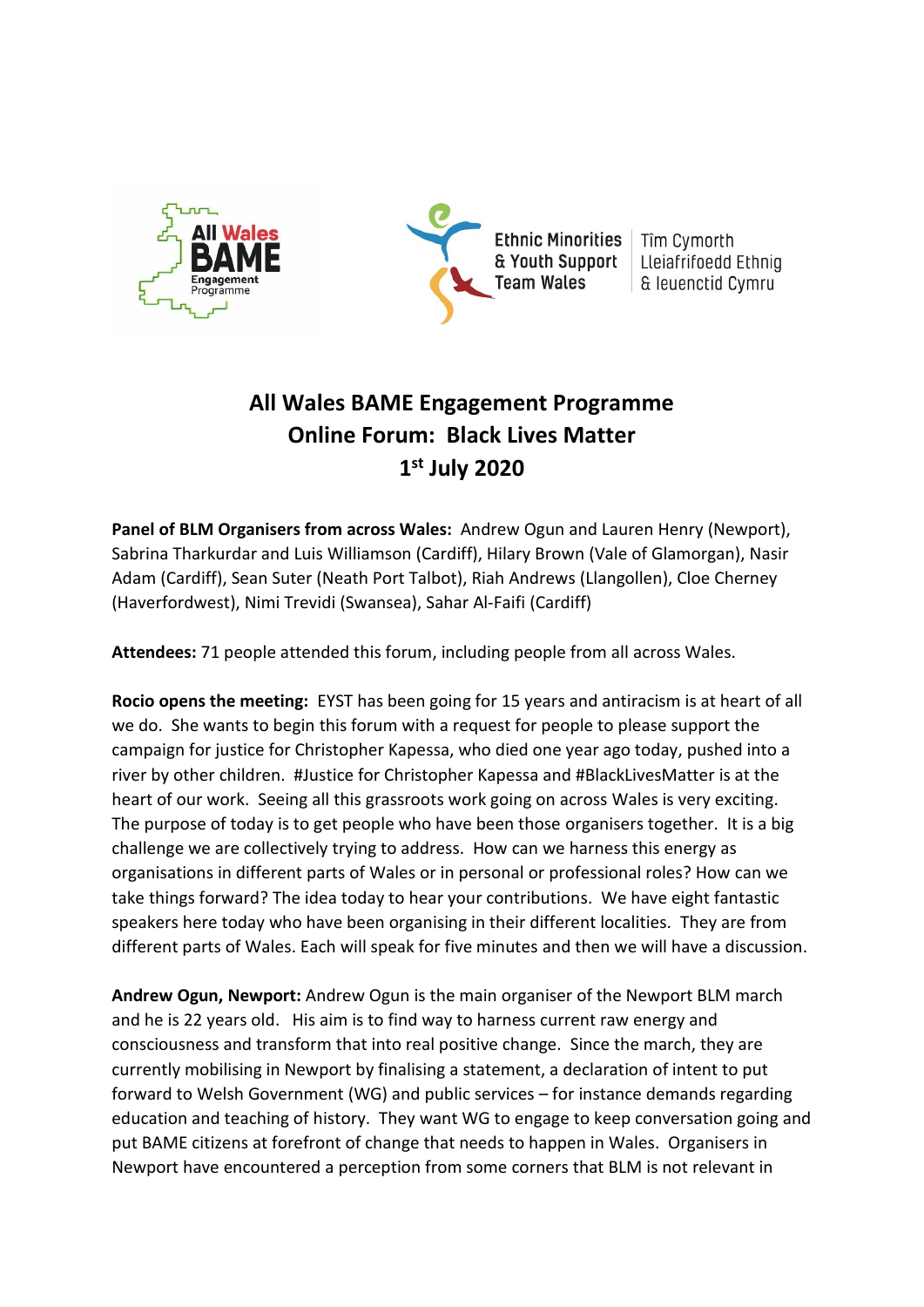Wales. They have made this point: BLM is not just about American issues and not just related to police brutality. It is about systemic issues. It is a collective effort. Right now, the main thing on the agenda of BLM activists in Newport is the statement that will be released this week to media and to general public. Andrew is working hard to connect with other leaders across Wales, because even though each region may have focussed issues, there must also be a national front. It has been so heartwarming to see support across Wales and see to Newport, Cardiff, and smaller places take action whether by marching or taking the knee. You can see a galvanisation. The pandemic coupled with this moment can be a chance to have justice for BAME citizens across globe. WG can take charge and we can make examples for the rest of the UK and the world.

- Website: <https://blm.wales/>
- Instagram: @blmnewport

**Lauren Henry, Newport** - She is the project coordinator of Urban Circle, an organisation which supports people like Andre to be heard and to have voice effectively work. She praises Andrew for having done a fantastic job which speaks volumes. He has created and facilitated for peers to have safe space to get stuff of chest. The march and subsequent event included the teaching of Black history, so it set a standard. The march was peaceful and did exactly what it was supposed to do.

• Website: <https://ucnewport.co.uk/>

**Nasir Adam, Cardiff –** He is here in two capacities, as a Black history creator at the National Museum of Wales and also as community activist in Cardiff. A main thing to concentrate on is belonging and identity. A motion is being debated in the Senedd today which proposes to mandate teach of Black and POC history in the New Curriculum. Nas truly believes as an activist that education is key to racism, Islamophobia and xenophobia. When he was taught black history in school, it was only the civil rights movements and slavery, which are important topics, he was not taught about black history in Wales. There is rich Black history in Wales. You see an absence of Black identity and Black collections in Wales. He is fighting to see Black people represented in civic spaces. The key is how we are training our teachers. It is about how that is implemented on grassroots and in school level. How do we get Black history in our schools? If we do not address this notion of amnesia of Black history in Wales, nothing will get resolved. And BLM is about tackling systemic racism head on. We see the amount of injustice and overrepresentation of BAME people in our justice system That question, "What is next?" That is it. We have been heard and now must keep up pressure to make sure everything systemic is changed. And I take responsibility for that as person who works in the national museum. It about making it possible for people in communities to create their history and representation. Not the other way around. And museums are starting to catch on to that.

- Website:<https://museum.wales/>
- Transcript on Senedd Motion RE New Curriculum: <https://record.assembly.wales/Plenary/6380#A58988>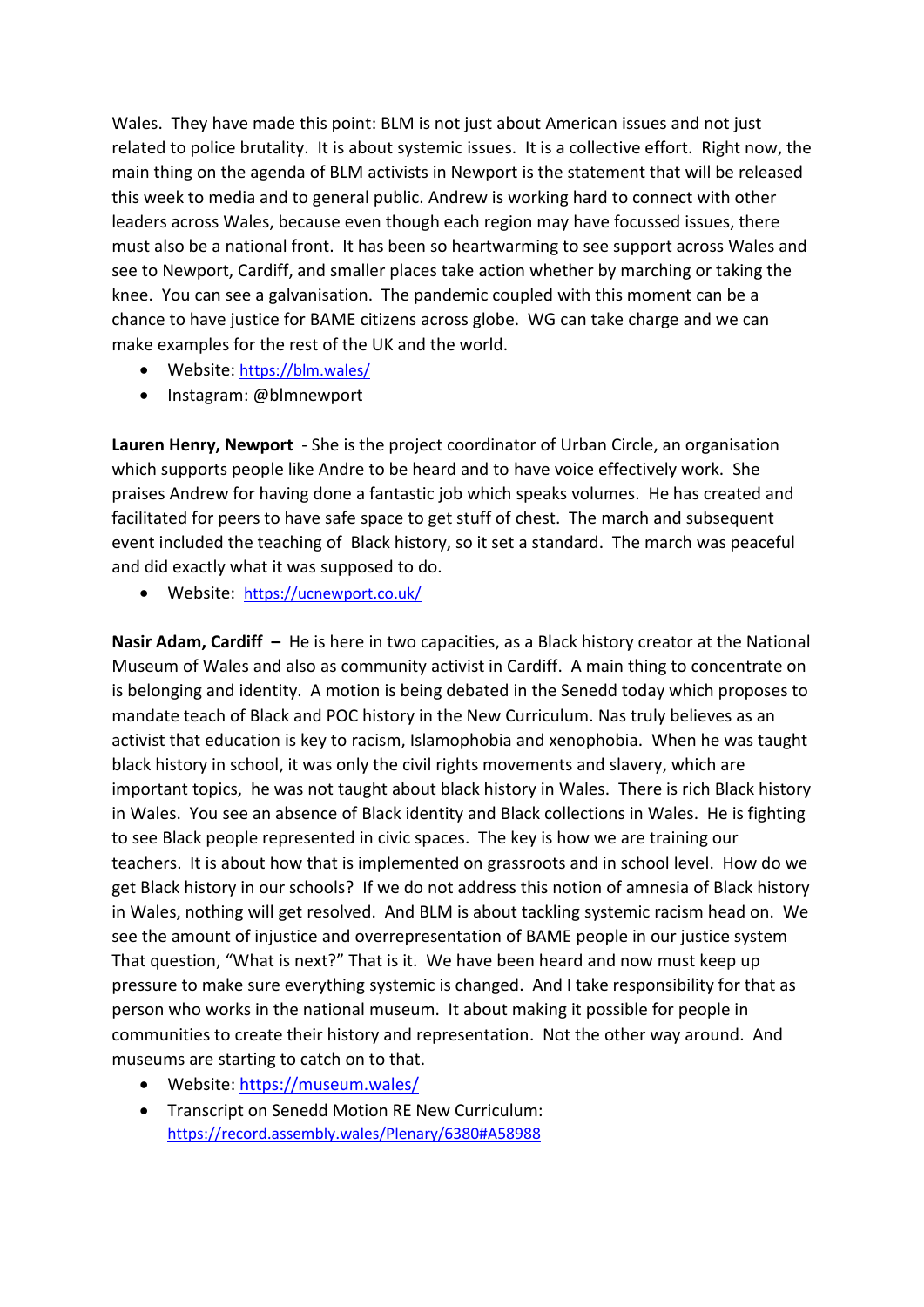**Sabrina Tharkurdar and Luis Williamson, Cardiff –** Are representing BLM Cardiff and were involved in organising protests there. Luis noted that BLM Cardiff is generally his first brush with real activism though participated in minor roles before. This is a culmination of events and now its time for change. BLM Cardiff started as a grassroots movement and wants to remain so. The first protest in Cardiff was on  $31<sup>st</sup>$  May and the second one on  $4<sup>th</sup>$  June. They are working with other people in Wales and are in conversations on a statement and possibly a manifesto – in conversations to have a way to cover the entire demographic and have a united front. Last weekend they had an event to support the Justice for Shukri campaign. Also, for those who don't know, today is the one-year anniversary of Christopher Kapessa's death. Please share a post honouring his memory today. Going forward, they want to increase debate around the Free Siyanda Mngaza campaign and have been supporting Siyanda's family and the monitoring group, publishing her story, and encouraging people to sign petitions. Likewise, if anyone does want to, Siyanda's mom has asked for people to support her with birthday messages. BLM Cardiff do plan on holding mor demonstrations in future but are looking on educating and showing people the history of why these movements are needed. Their actions will be something outside of a typical protest. For instance, using social media. "Our movement is for people by people. Our movement is led by young people so should use those platforms frequented by young people." BLM Cardiff is on Facebook and Instagram, platforms they want to grow. They do hope to engage in education and work with schools. Also to educate via podcast and share stories like that of Siyanda and Christopher Kapessa as many people in Wales do not many know about them.

- Email: blmcardiff@gmail.com
- Instagram blm\_cardiff
- BLM Cardiff Facebook[: https://www.facebook.com/blacklivesmattercardiff/](https://www.facebook.com/blacklivesmattercardiff/)
- Free Siyanda: <http://freesiyanda.com/>
- Justice for Christopher Kapessa: [https://www.facebook.com/JusticeForChristopherKapessa/https://www.facebook.com/Justi](https://www.facebook.com/JusticeForChristopherKapessa/) [ceForChristopherKapessa/](https://www.facebook.com/JusticeForChristopherKapessa/)
- Jusice 4 Shukri Abdi: <https://www.change.org/p/manchester-police-justice-for-shukri-abdi>

**Hilary Brown, Barry** – She is so happy to see so many young people out there mobilising. Her twelve-year-old granddaughter already considers herself a seasoned activist and people like Luis and Sabrina speak to her granddaughter in her language. She has been happy seeing people bring their children to protests. Activism is a safe space for young people and children should be involved. Recently, there was a big memorial event for Christopher Kapessa in Barry and many people were there. Hilary was incensed that Barry council initially refused to light up the city hall in recognition of Black Lives Matter; they have since had to buckle to pressure to light up the building. Hilary notes, "We had to tolerate tokenism for a long time. That is no longer allowed. When we are employed, we are employed as one person, so for instance you [Nas] at the museum, creating all that change would be on your shoulders. No more." We want a curriculum of change for the young. And it's not Black history; It's shared history, and its world history. People have been talking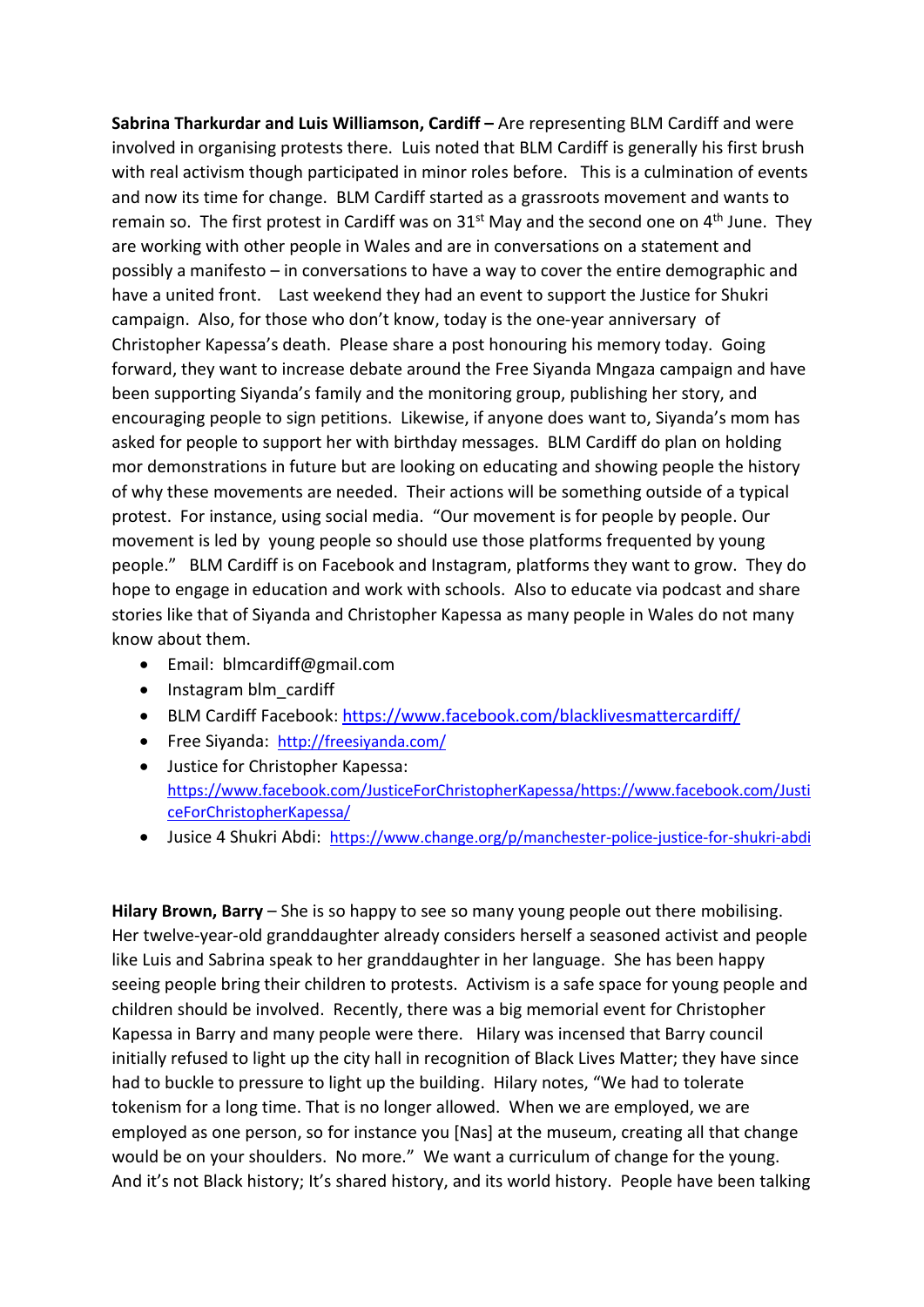about this for a long time. And now this time - that tragic George Floyd death – because of today's technology, we saw that almost as it was happening. There has never been such a global moment. "We cannot let this moment not turn into a movement." Thanks to EYST for recognising it was necessary to bring all these young people together. Hilary would like to see the Wales campaigns (such as Christopher Kapessa and Siyanda) shown at forefront of movement in Wales. Hilary has been involved in the fight for justice for Christopher Kapessa and his family, a young Black boy pushed into a river. The Crown Prosecution Service agreed the act of the White child who pushed him was criminal, but decided it is not in the public interest to prosecute. Christopher's family has appealed and awaits a decision. The failure of police to recognise young people as victims of crime and then to criminalise them – that is systemic racism in the police. But it's not just about police. It's also about the crown prosecution system and all parts of the criminal and civil justice system. It's not just about crime, but also about family courts – for instance so many Black parents who have had children placed into foster care or adoption into White families. Thank you for creating this space for lots of young to come together and ensure that everybody knows everybody now, so keep connecting.

#### *The group held a moment of silence in honour of the memory of Christopher Kapessa.*

**Riah Andrews, Llangollen** – Is here representing Llangollen and is a teacher in Llangollen. When It was posted that there would be a peaceful vigil in Llangollen, she was disgusted and shocked by opposition from people of Llangollen. It took her a couple of days to sit back and say, "As a teacher in that town and one of only BAME teachers in school, they are happy for me to deliver education to their students, but not as a Black woman." Riah also faced extreme opposition when she posted a kneel for George Floyd. She was questions why they should do something that is related to America. Its small town in which people are not open or willing to see anything around them. Because it is a predominantly white town, they don't want to see any BAME people represented. As teacher, she is somewhat lucky to be able to be in education. On 8<sup>th</sup> July, officials are publishing the new draft of the curriculum and we are hoping BAME representation will be in there. Riah is lucky to have a supportive department and to have a few colleague teachers pushing to require BAME representation in the curriculum. It's horrible the way PSE is taught. "I'm from Luton, growing up there, and then going to schools in a smaller town, it has become obvious that if there isn't an education there, that's where racism is born from. From my point of view, its really about education and pushing that as mandatory." It's not acceptable to have kids asking, "Why does your hair look like that?" The younger people need to understand we don't all look the same. Ironically, half her family are Welsh from Swansea. "It's mental for me to think that I am the only person in school to push this forward. And it was awful with Llangollen protest to think people would see me as the angry black women. I'm grateful that this as become such a big moment; I'm grateful not to have to be the only one pushing it." With the new curriculum coming in, it is important that representation of racial diversity comes in every subject and not just PSE or RE.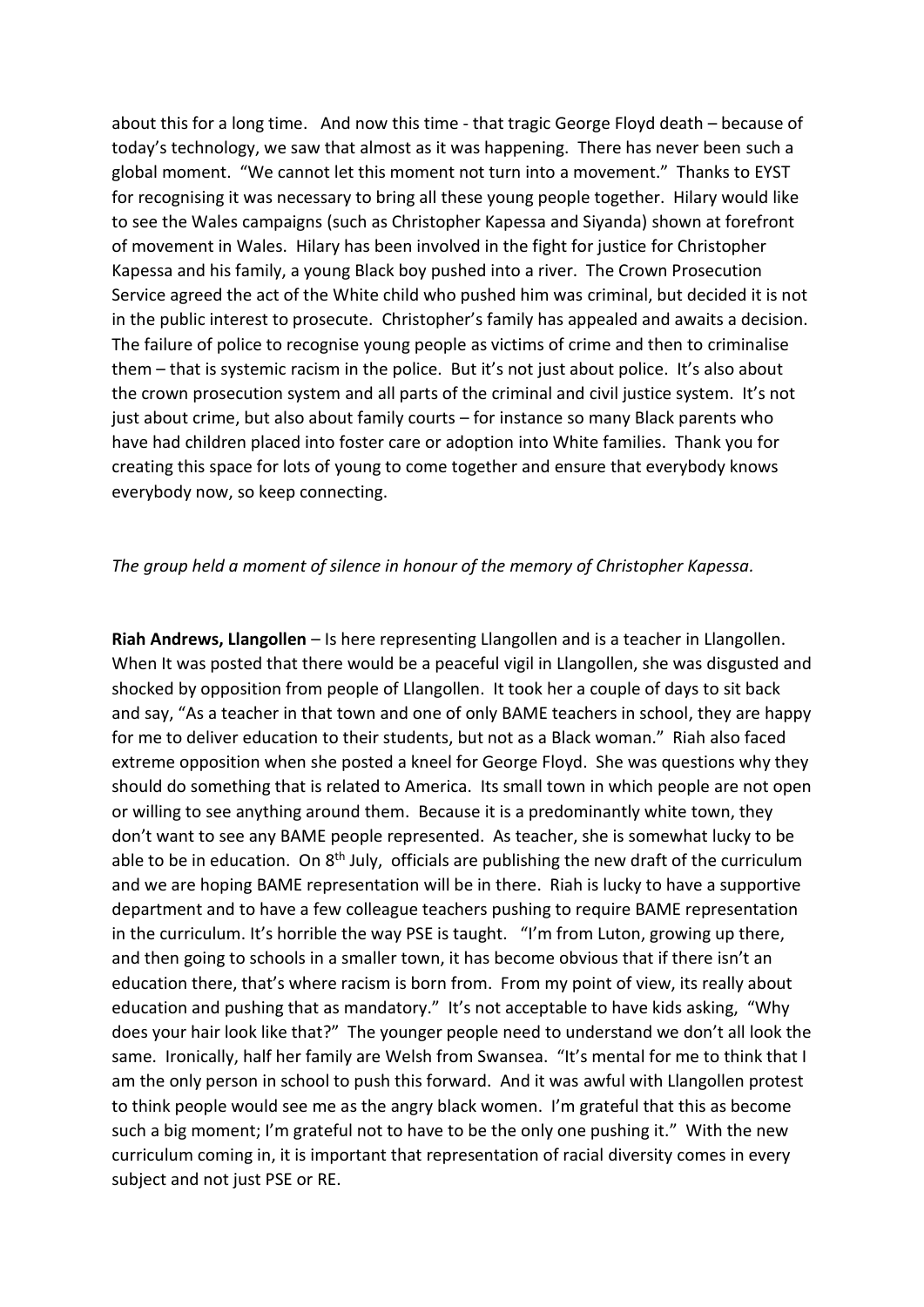**Sean Suter, Neath Port Talbot** – Sean from NPT is 18 and has just finished his A levels. The lack of diversity in the curriculum is eye opening. He is about to do a degree in English Literature and hasn't read a single Black author in 7 years of school. And he has only learned about German or British history. As a young person, he things that target young people is the way forward and the main way to do that is education. Diversity in education decreases alienation. People feel they aren't involved. As a young leader, one of best ways to spread that is through social media. It takes 30 seconds for a quote or single educational piece to reach 1,000s of people. Every little helps. Hopefully WG can transform the way education is taught. He has been to school in Brecon and other rural areas. They are worst for lack of diversity in education as sheltered communities. He organised an event with a few hundred people showing up in NPT.

**Cloe Cherney, Haverfordwest** – She is from a predominantly rural area goes to university in Brighton. Racism is a massive problem, especially in smaller areas of Wales. We can't let it fester. The first Haverfordwest rally had 200 attendees. There was a lot of backlash. Cloe is new to this and wants to see more change happening. It's very important that younger generations come together on this, because in older ones, racism was very embedded in those areas. In their take the knee events, they have also been doing a moment of silence for Christopher Kapessa, whom a lot of people around her area didn't know about. That's in Wales and people didn't know. It's shocking. "They don't know its not just an American issue." From take the knee success, they have had the Thomas Picton statue removed. She was taught about him in school as a hero when he was known as the butcher of Trinidad. In the community, hearing experiences of people in their town has been powerful. Especially for people coming back from university, its very frustrating that nothing is being done.

**Nimi Trevidi, Swansea** – Feels honoured to be within all these young people. "I've been fighting racism all my life. As I do more and more of these meetings, it's great to get to know you all very well. I relate to all that people have been talking about." The absolute superb BLM movement has exploded all over world. It wasn't long ago we saw growth of the far right, the EDL and Tommy Robinson. She has been involved in campaigns about stopping the far right and home office hostile environment. Nimi is from Swansea and so represents the Swansea community. She was involved in starting an asylum seeker support group back in the day. You can see it coming through in young people talking today – how different it feels from previous campaigns. Not just in terms of global scales. Very much multicultural. Very mixed. But lots of older people and black and white. Even though speakers in forum have been shocked by the response from white communities, a lot of white communities have come together in this movement. Like Hilary said, we must turn this moment into a movement. And must have demands. She is interested in Andrew's discussion about the statement/manifesto. Stand Up to Racism does have demands, including decolonising education and having teachers have a lead in that. Also demanding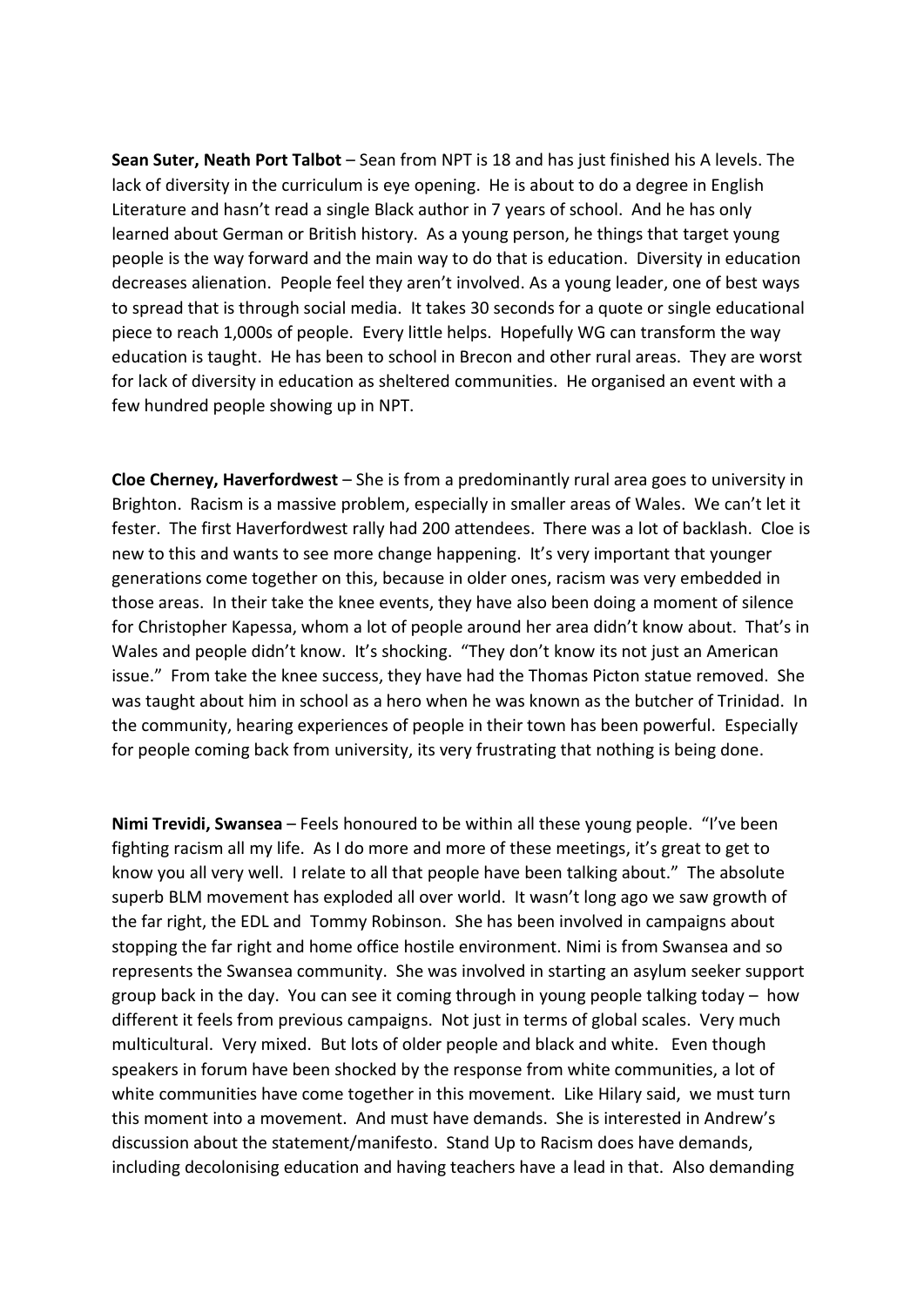end to stop and search in police force. Those are concrete demands that must be taken forward. Tomorrow in Swansea, the council is debating a motion in support of Black Lives Matter and also one to get rid of statues and signs that have names associated with slavery. It is her understanding that the sign on Picton Arcade has been removed already. That is a concrete change that is coming. Following this event there is a rally in Swansea talk about that. Tomorrow SUTR has a rally with a host of speakers. And on Friday there is another SUTR national meeting with Dianne Abbott and Jesse Jackson.

**Sahar Al-Faifi, Cardiff** – Wants to emphasise the importance of transferring the nature of BLM from the virtual to the real world. Young People are great at utilising social media to raise awareness about BLM, but we need to organise people and money on the ground at grassroots level to make sure tangible and systemic change happens. Her fear is in few months' time no one will remember BLM and all will remain status quo. There are several political motions at the moment. Welsh Labour and Plaid Cymru are putting motions to make teaching of Black history mandatory. We also need to empower our young people to have conversations and politicians and lobby politicians. What we saw in America is happening relatively here and in other places in world. We need to talk about Islamophobia in an institutional sense, rather than reduce it to mere verbal or physical abuse.

**Recap of speaker themes and transition to discussion from Rocio Cifuentes** – Main themes referenced from speakers include the importance of education and representation in education; importance of young people in this movement; frustration that this must be time of genuine change and we can't stop pressing; we need to move from talking about black history to shared history; recognise the power of movement and how many support it but there is opposition and how we manage that moving forward.

*Following are key discussion points.* 

### **Congratulations and praise for young people in their activism**

- A few seasoned activists spoke of the need to need to nurture and teach them. There will be frustrations, but we need to support them to keep it going strong.
- Chat comment: "It was a privilege to have been at the BLM march in Newport seeing the way it was so inclusive - not just people of all backgrounds and abilities but keeping the authorities involved as partners and the community social distancing - it was so effective that it only warranted 20 seconds on BBC Wales! This has created an inspiring platform for the future."
- Chat comment: We need to action change for a brighter future for young people. Been really encouraging to see the support for young people in this conversation as well.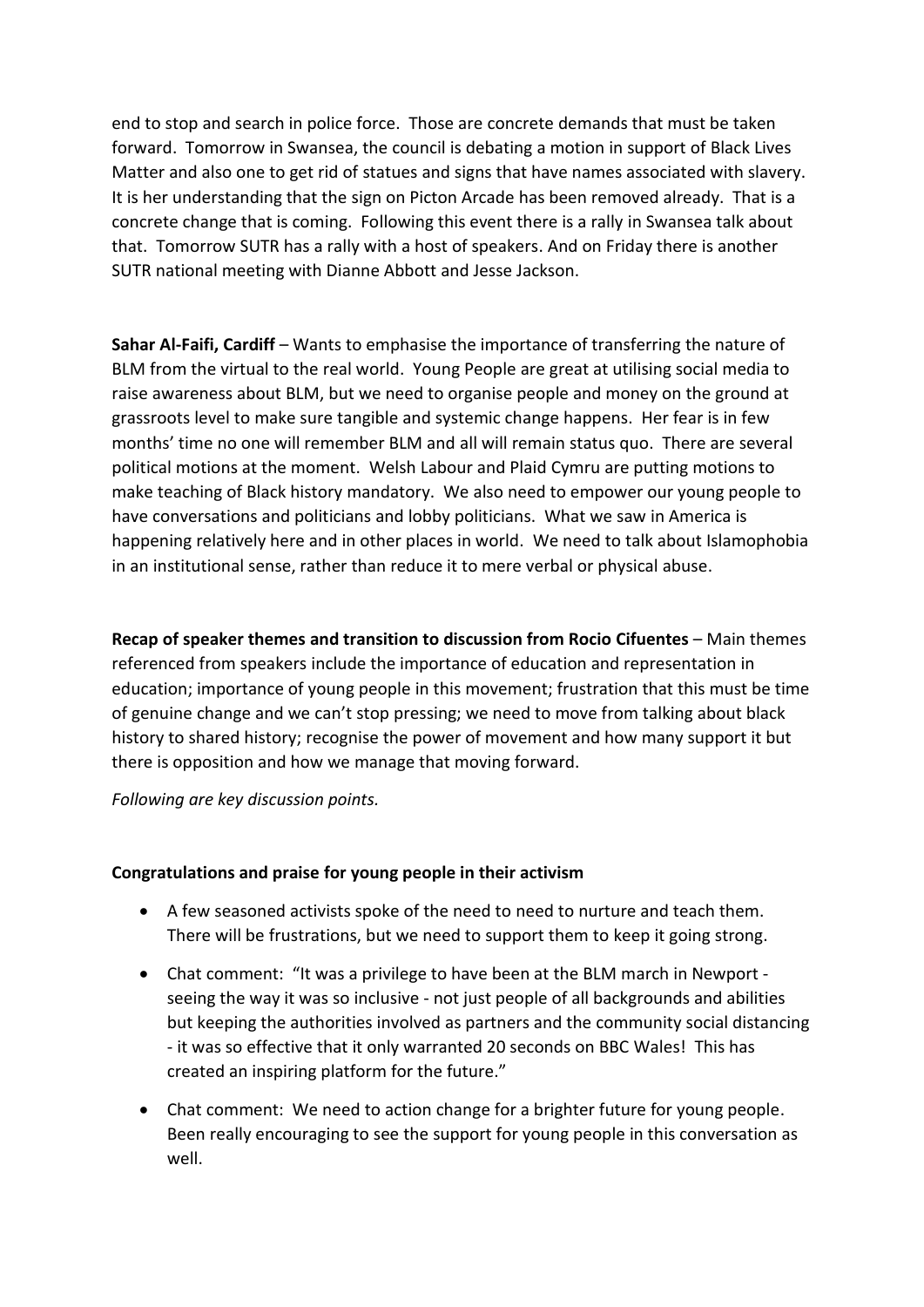• Chat comment: I fear there is a brain drain in Wales as many aspiring young people who are getting better opportunities outside of the principality.

## **Education**

- Proposed curriculum for Wales:<https://hwb.gov.wales/curriculum-for-wales>
- Chat comment: Many teachers are likely to be uncomfortable about teaching Black history.
- Chat comment: We must enable teachers to start from where they are and foster the trust to take them along with us.
- Chat comment: Education is needed at FE and HE level too and as part of teacher training.
- Chat comment: Young people from BAME background are not confident to speak up about their roots because it is not the norm in schools or not much talked about.
- Chat comment: There are so many assumptions about difference to be challenged. Pushing this forward often results in cries of there's a 'chip on your shoulder' mentality.
- Chat comment: I have had massive racism here in Mid wales from teachers in school
- One person in the chat recounted her son's experience of racist bullying in school and laments knowing current pupils who are experiencing same 30 years on.
- Chat comment: Schools do not care at all about race equality BECAUSE it highlights their shortfalls.
- Chat comment: My thoughts are that elements of Black History and 'multi-cultural' education can be embedded in the existing curriculum by telling the WHOLE story not just the bits that emphasise UK/European 'success'.

## **Representation in Media**

• There has been much discussion today about representation in education, but we can do to address representation in media and what can we do about it on larger scale?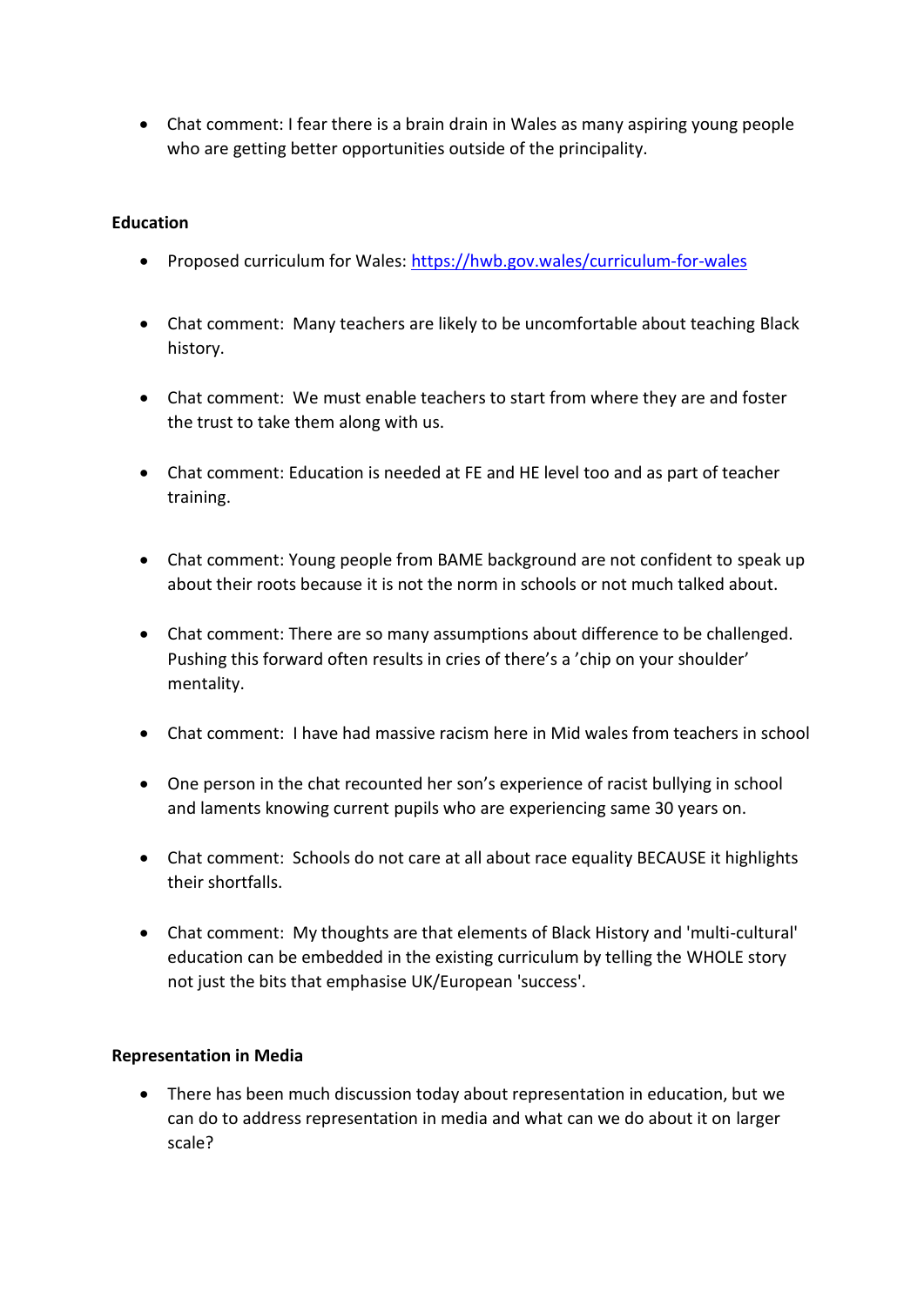- Young people must go into media. A lack of diversity in media contributes to lack of representation. "We are missing out by not being there."
- Engage media organisations. Lobby them by speaking to them and sending emails, especially now.
- At the national museum, they are talking about decolonising the whole museum. "Young people: you are very powerful. And museum is looking to hear your voices. Take ownership of creating spaces in museums."
- Chat comment: ITV Wales always looking for BAME young people to undergo media training so they can have right skills and confidence to respond
- One young person present will be on TV news night reflecting on the curriculum, why its so important and what schools could do more of to tackle inequities of present.

## **Representation in Elected Political Seats and Public Boards**

- We shouldn't keep focus solely in media. There is a huge underrepresentation of Black people in every strata of society. We should encourage young people to get themselves elected and get involved in shadowing and mentoring schemes.
- EYST Wales and WEN Wales have mentoring programmes, called "Routes to Public Life." The applications for EYST's  $3<sup>rd</sup>$  round will be opening shortly. Email [emily@eyst.org.uk](mailto:emily@eyst.org.uk)
- Counsellor Dhanesha Patel, a Cabinet member in Bridgend Council, is inspired by today's conversation. Much of the time, in local govt, one spends a lot of energy reacting and BLM has been proactive movement. "We need to be more proactive in local got about highlight positives rather than just reacting to negatives." Because of lockdown, the council didn't promote BLM as much as they could.
- Chat note: In terms of representation at board level, your CVC (community voluntary council) should be able to assist you to identify opportunities and may well offer training in being a board member / trustee. Especially if you are in Cardiff / Swansea/ Wrexham there are specific project officers to support you.
- Gower College is currently looking for Governors <https://www.scvs.org.uk/gowercoll-governors-jun20> and National Botanic Garden of Wales is currently looking for Trustees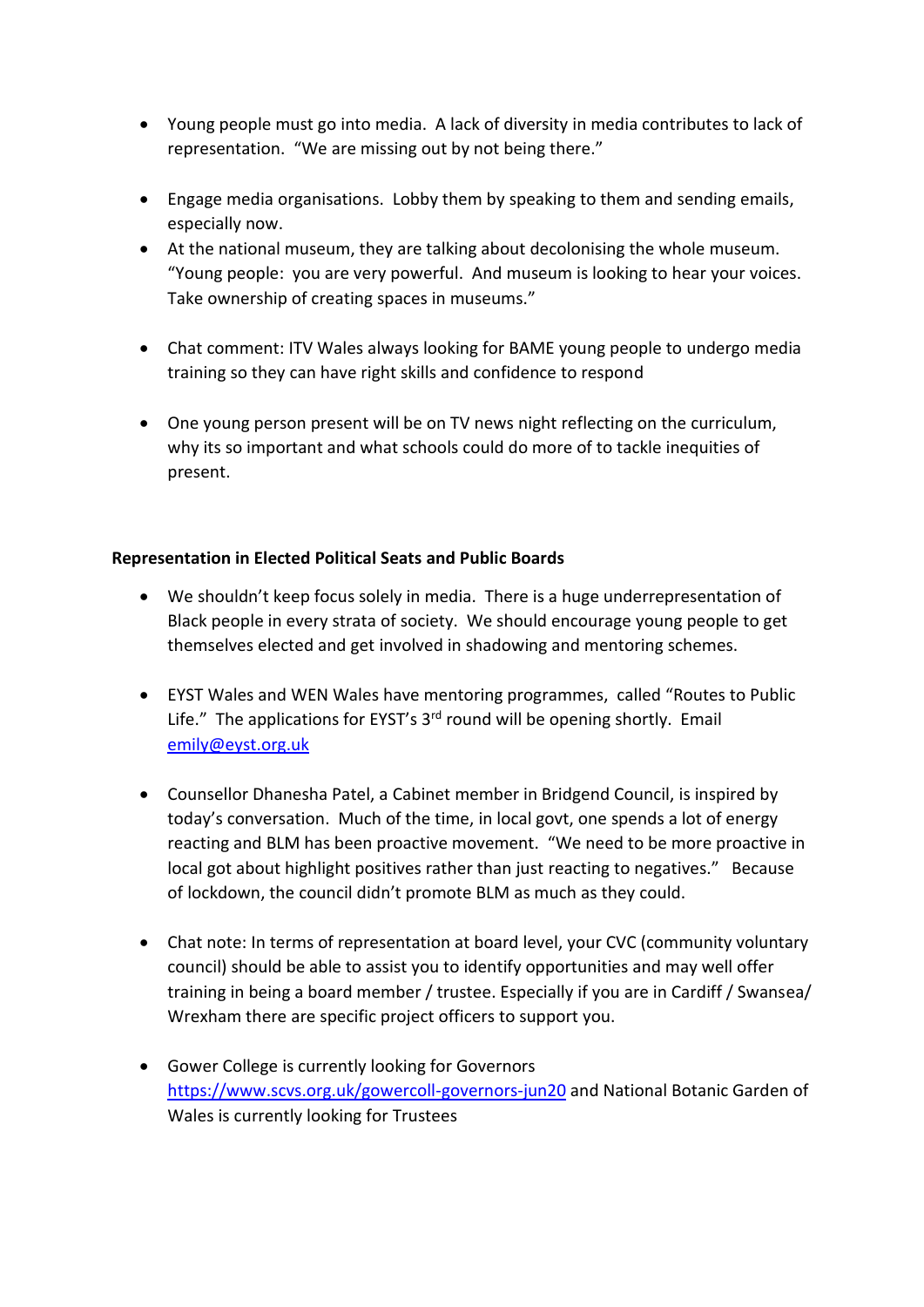• Gwent Police are looking for new members for the Independent Advisory Group. Great opportunity to have a voice and shape decisions. [https://www.gwent.police.uk/en/about-us/partnerships/independent-advisory](https://www.gwent.police.uk/en/about-us/partnerships/independent-advisory-group-iag/)[group-iag/](https://www.gwent.police.uk/en/about-us/partnerships/independent-advisory-group-iag/)

### **Institutional racism and change implementation tactics**

• Issues people issues face here in the UK are entrenched institutional racism. It is a bit of a double-edged sword. We are encouraging people to get involved in politics and media and push way forward, but institutional racism makes it hard to get your foot in door and change the status quo. These movements are excellent but its not just about settling. There is something invisible and intangible out there that needs to be dealt with. Just looking at statistics of underrepresentation of BAME people in various strata shows inequality in our society. One forum participant works at a school that caters for majority BAME population with 700 pupils but there are maximum 5 BAME teachers out of 160. Most of the White teachers will know little about deprived or BAME background. There are a few issues about how we effectively deal with reforms of educational system and implementation of those reforms and also how to keep plugging away institutional racism.

### **Rural Wales**

- Several chat comments referenced a prevalence of racism in rural and mid Wales both in general and in schools in particular.
- Some had also experienced backlash in relation to BLM and Take the Knee protests organised in rural and mid Wales.
- Even if changes are made nationally, rural Wales sees its self as separate- as it's isolated- so we need to make sure training and education is done on the ground level too- and that the rules and changes are implemented and that racism is challenged effectively.

### **Mental Health**

- This movement has taken its toll on individuals who are directly affected, and it is important to protect our mental health and that there is support for that.
- Chat question: What do speakers think mental health services can do to help people address their trauma of racism and enable people to get the help they need? The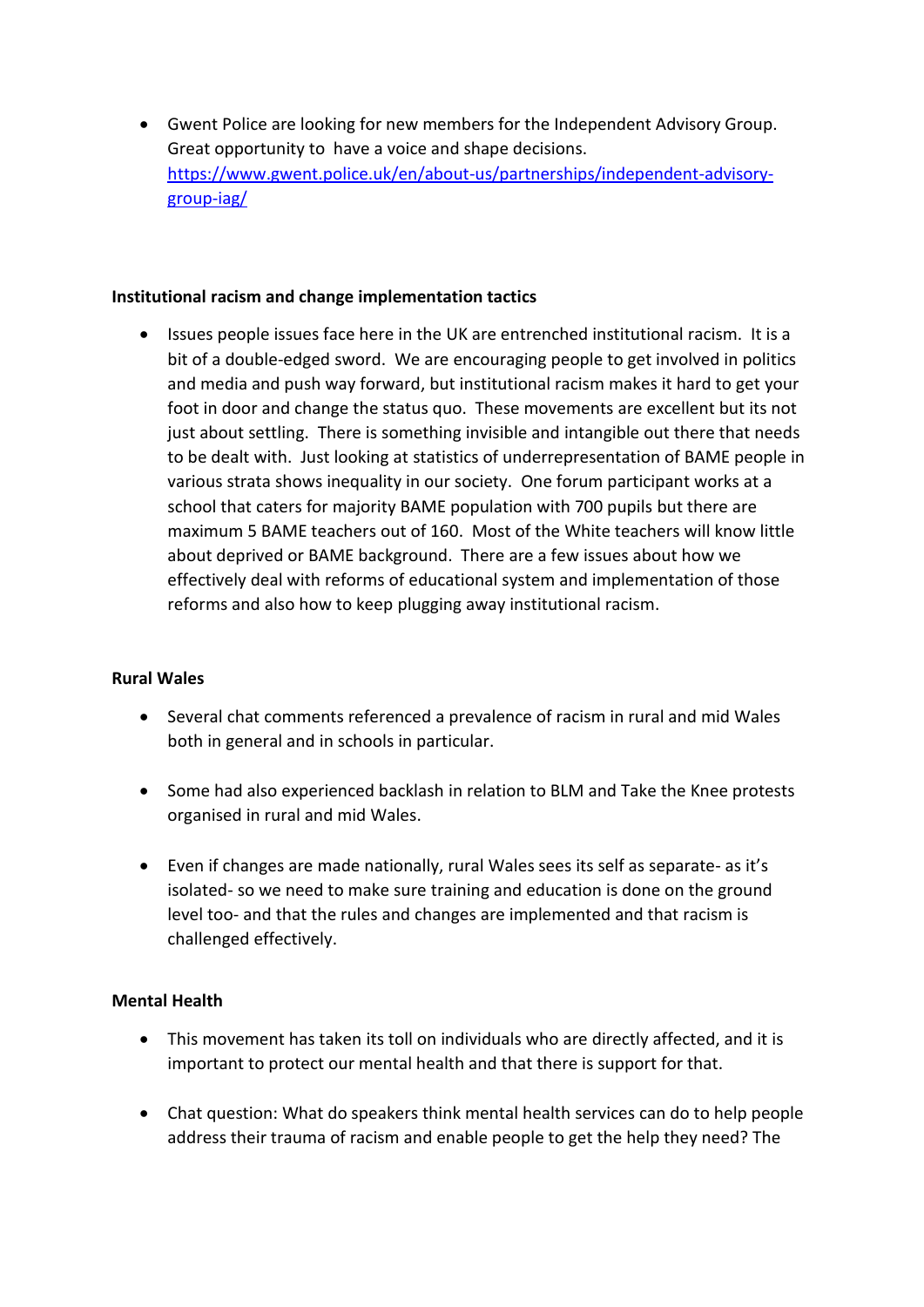emotional pain of racism is a great driving force for change, but people also need to feel safe discuss their own trauma?

- Mental Health in schools relating to curriculum: Emotional support essential when teaching anti-racism and roots of racism. If a minority in a school being taught about these issues of racism and anti-racism and colonial history; it can focus attention on the individual.
- If we teach about British empire and ugly side of it, which we must, there needs to be more emotional support for pupils. One family member of holocaust survivors remembers her pain when family taught about the Holocaust in school.

## **Concrete demands & manifestos**

- There is broad agreement that concrete demands must emerge to keep the momentum going and turn energy to change. There is much excitement to see the manifesto that Andrew mentioned in his speech.
- RAW has also just released a manifesto with 52 recommendation s for change.: <https://racealliance.wales/manifesto-launch/>
- It's a good thing to have a plethora of arms and voices presenting demands for change. "Our strength is in our diversity."

## **EYST closed by requesting participants to evaluate the forum with comments in chat:**

- Really useful discussions and excellent reflections by speakers and attendees
- Great session, inspiring guest speakers!
- So sorry I couldn't make the first hour. Even just coming to this last 30 minutes this seems like an excellent meeting with loads of good ideas.
- very useful for collating and sharing ideas for a more concrete vision of change and reform
- Thank you Esyt.. Amazing and inspiring discussion.. Please keep it up
- Useful platform to understand what's going on in Wales
- This is my first forum of this kind. I have found it very inspiring and encouraging, as anti-racism can often feel like banging your head against a brick wall
- We want more platforms like this.. Diolch yn fawr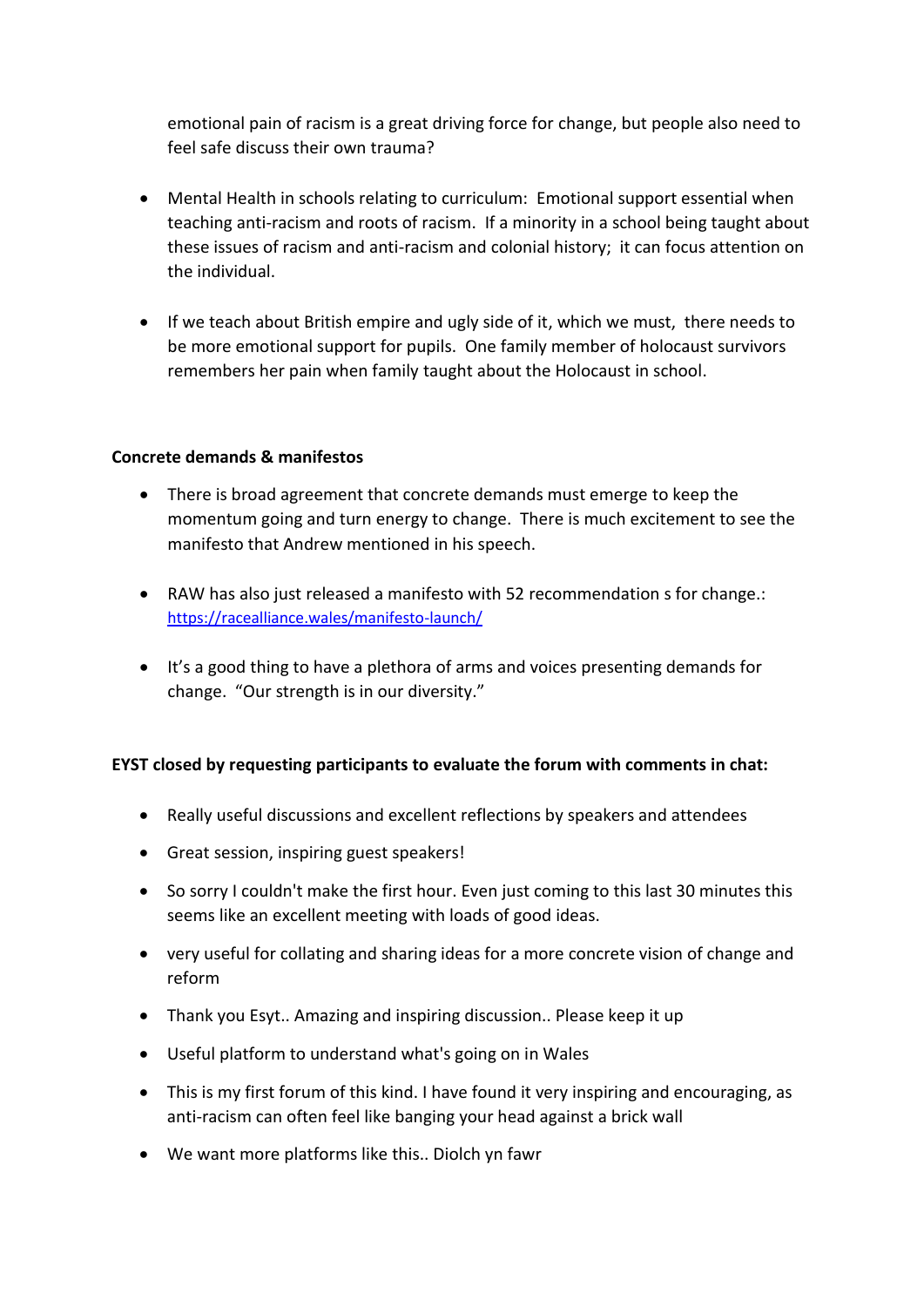- Great forum, excellent speeches and work by young people. This is where plans and actions are developed and taken forward. Thank you all
- This forum has been excellent! Well done to everyone involved in this, especially the young people who are so passionate and proactive. Right now seems the chance and change that we as older Black people have been fighting for over years and years. Now is our time!
- This meeting was very useful. It brings together people with a commitment to effect change.
- Thank you EYST for creating a safe platform for these discussion to take place, sharing and allowing people to move the cause forward.
- Would be brilliant if you could provide contact information of speakers, or the organisations to all participants so you can keep upto date with ongoing work
- Thanks EYST for organising this. All contributions have been great and it is about carrying on this movement and fight for real changes.
- Would it be possible to pull together a list of the people involved in this conversation, their contact details and any organisations/ movements they are involved with. Also links to the things discussed?
- So proud of all the young people here  $\mathbb{Z}$   $\mathbb{C}$  keep going
- Really inspiring and great speakers, so brilliant to see so many people here, thanks so much for organising and facilitating this sharing of thoughts
- Great contributions from all the speakers and thanks for organising EYST. I think changes to the school curriculum is essential.
- Just wanted to say this is really inspiring!
- Great forum and loved how most of the speakers are young people! Well done everyone. Let's keep it moving!
- Great meeting-
- Can EYST facilitate more of these forums to allow further discussion of ideas and strategy to tackle inequalities 2. Allow participants to receive speakers/organisation contact information
- Thank you everybody for listening
- Thank you. Brilliant!
- Thank you for a great forum
- Well done Rocio and everyone
- Thank you EYST for today